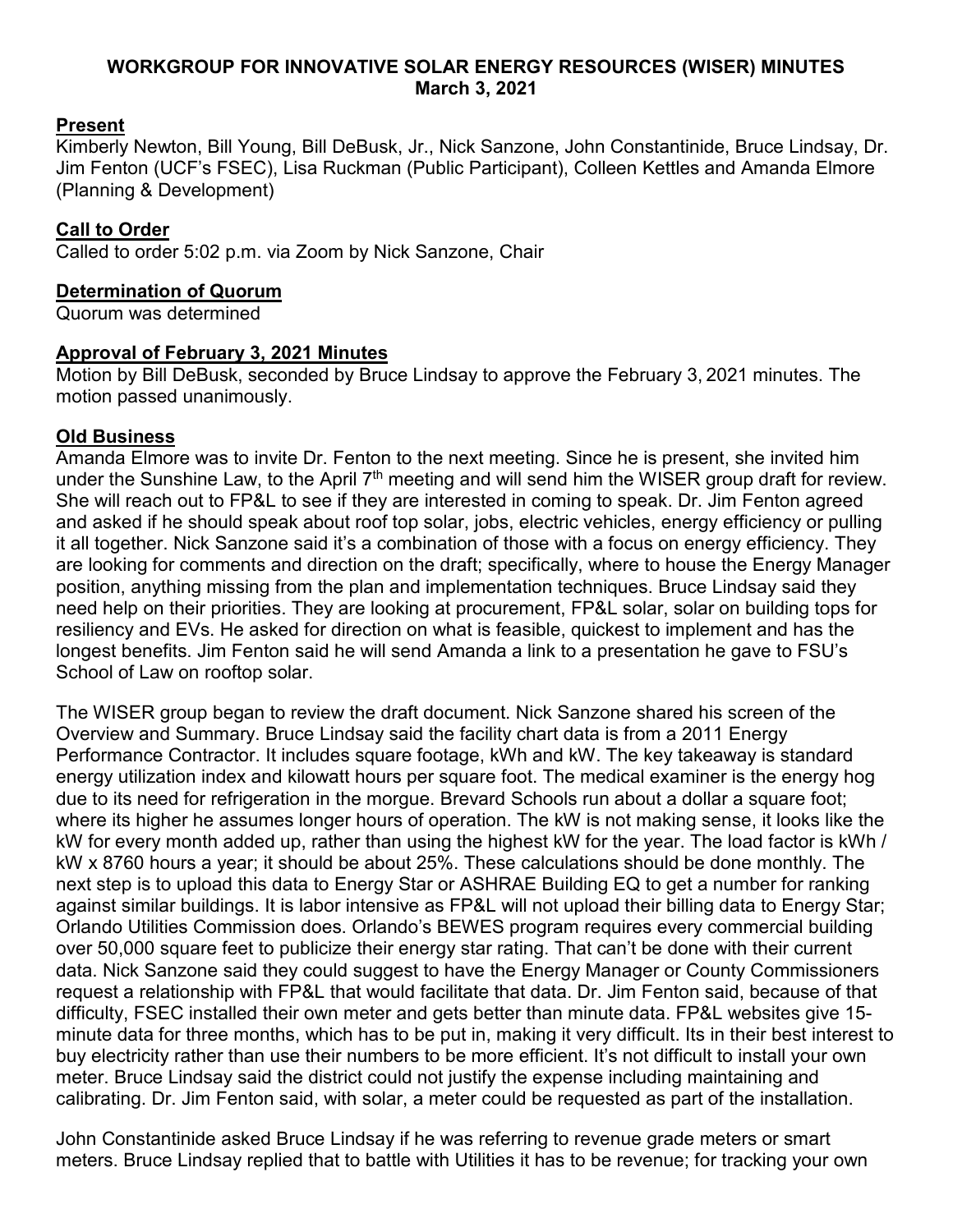without the need for calibration or correction, smart meters work fine. John Constantinide said smart meters calibrate themselves and address their own multipliers, eliminating technical issues and the need for an expert reader. There are many easy maintenance smart meters that can be hooked into an advanced meter reading system, so data can be uploaded electronically. Data could be pulled from the FP&L website, but accessibility cannot be guaranteed. Bruce Lindsay said requests to add anything requiring additional maintenance, will be met with resistance due to cost and man power. Bill DeBusk asked about meters that are already on these buildings. John Constantinide said they could be on the buildings or campuses dependent on where FP&L wants to drop off the power. Kimberly Newton said that add-ons may make the proposal difficult to pass; it should be kept streamline initially and grow from there. Bruce Lindsay said that revenue grade meters have to be coordinated to the exact second with the FP&L meter for consistency which requires a professional. FP&L can do a rate analysis on a system to determine what special rate structure it should be on. When done for the school system, there was a savings of 5 to 10% for each structure.

Nick Sanzone screen shared the Cost Benefit Analysis of Photovoltaic Solar Panel Installation. John Constantinide said it gives a look at what is needed and what it will cost for energy conservation measures and solar installations. He provided a calculations chart that gives details about where the information was pulled. Nick Sanzone said this information should go in the document as justification for much of what they are proposing and will be useful when talking to FP&L about their solar program. Bill DeBusk said it could be included in the introduction and reference these documents in the ETP. Nick Sanzone said they can be in the appendix. Amanda Elmore said it should be kept as a separate appendix.

Dr. Jim Fenton asked John Constantinide about the average electricity rate used. He said, with the monthly bills for a year for their buildings and the total amount of energy divided by what is paid, they could calculate what the bill is. For electricity, efficiency will save every time. For solar, it depends on the demand charges. He would encourage looking at how far off of 10 cents the typical building is. On the FP&L website, each meter can be looked at, for monthly data. Some buildings will be paying a much higher rate than others, highlighting what building might want to be attacked first. John Constantinide said the County has over 900 accounts with FP&L. It's not just the rates for one type of building, its different rates, agreements and locations complicating it. He spoke to the County about a blended rate, which was not as possible as getting a fuel cost rate and associated rates that may or may not have a franchise tax based on agreements. Dr. Jim Fenton said they could request that whoever pays the bill, tabulate and submit that data. Amanda Elmore said not just one person pays the bill, each department gets bills for their structures. They have been trying to do this for the Greenhouse Gas Inventory for the Climate Cohort, for 2019, and it has been very difficult.

Kimberly Newton asked if the installation cost was based on a project this large; hired by the County under the Energy Management Department. John Constantinide replied yes, he took various Federal government costs and looked at labor, materials, company overhead profit support, construction mobilization/demobilization, land prep and studies. It may be different for the County, having different levels of access and infrastructure. Kimberly Newton said the Energy Manager position would corollate with a project manager to be able to coordinate these aspects. John Constantinide said the Energy Manger would be a project manager or assist construction, providing information backing, paperwork and insight into grant funding. The County would already have construction project managers. The Energy Manager would work with the various project managers providing support with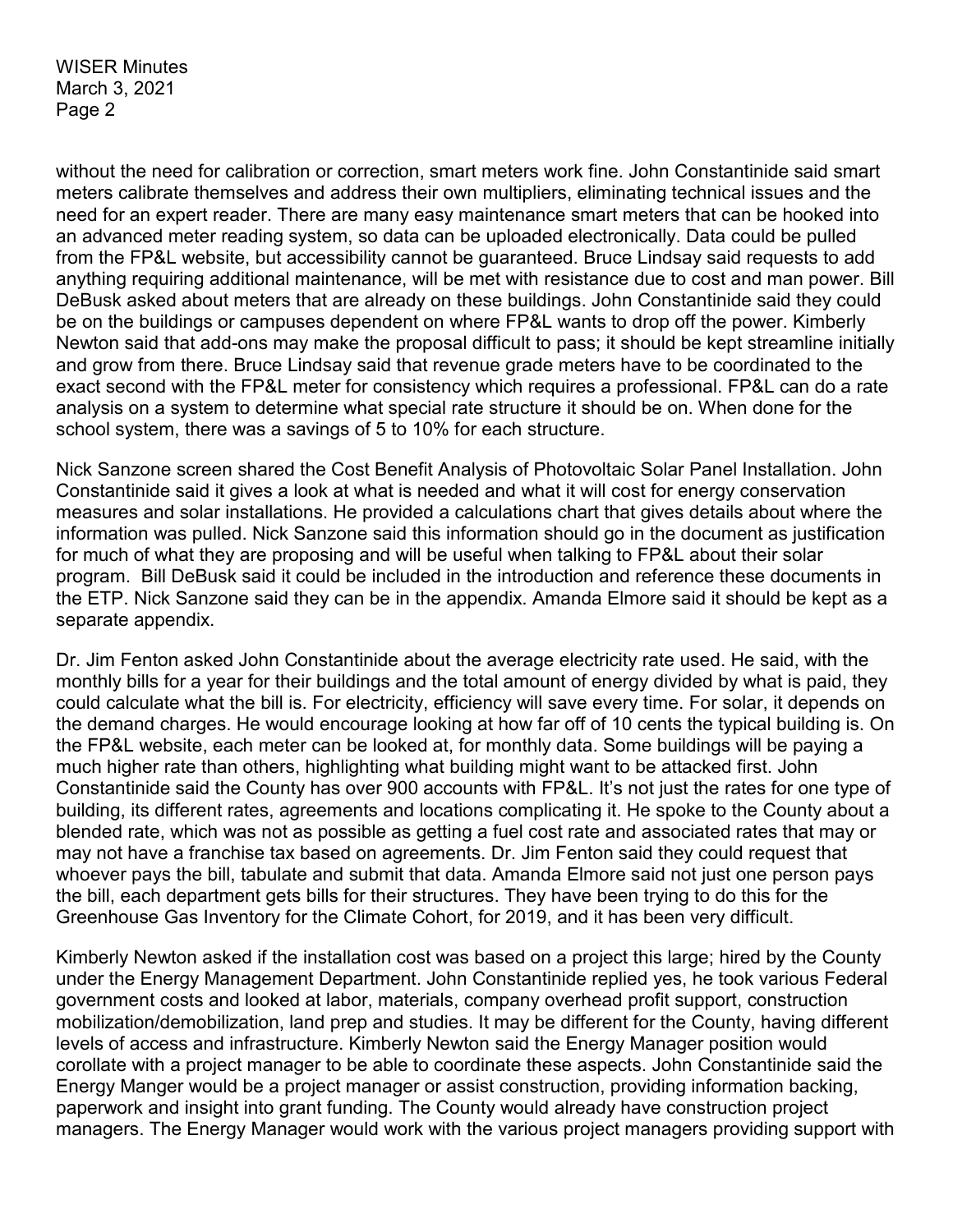cost, payback, grants and negotiations with facilities. The Energy Manager would be versatile in working with other positions but specific with that task.

Nick Sanzone suggested recommending that roof infrastructure and roof life be a determining factor in prioritizing solar installation. The Energy Manger would look at all buildings, but they are using this list because the data provided from the previous study gave a window into possible costs. Bruce Lindsay said he sees solar as more beneficial on parking structures and shading for shopping areas and is a big proponent of floating solar as there are no structural maintenance issues. Kimberly Newton said she agrees with floating solar and has researched the destruction of solar panels and the cost to replace them when they are rooftop. Solar is moving off of rooftops and is not ideal for coastal communities. Nick Sanzone said they would not be the first, Orlando has a lot of floating solar and Satellite Beach is looking into it.

Nick Sanzone screen shared the Executive Summary. Bill DeBusk said he added a paragraph regarding how burning fossil fuels effects the Indian River Lagoon, FP&L's Solar Together program, electric powered vehicles and the evolution to clean transportation. He said power needs cannot be solved only with solar on rooftops, there will be solar farms. Amanda Elmore said the Solar Together program was approved by the Board and may already be implemented. Bruce Lindsay said that the program had been oversubscribed and doesn't think we are signed up for it. They should reach out to other counties to get in front of the public service commissions to say they want to participate in the program but they need a commercial rate. Bill DeBusk said there is a premium for the first four years, money is made on the investment after. Dr. Jim Fenton said the issues with solar are the need for an electric bill, tie in behind a meter and to own the real-estate. Whoever owns it makes the profit; it can also be leased. He said 45% of California's solar is on roof tops, the utilities have 55%. They are at 20% total capacity. Florida is at 3 or 4%. He said a program with FP&L should not be a first step.

John Constantinide agreed that real estate, an electric bill and behind the meter is needed. The County has a lot of real estate and resources. The volume of solar supplies obtained is cheaper per unit than would be for an individual home owner; a home owner would benefit from signing up. Because of the volume of electric consumption, potential for offsetting consumption and the savings, it would be more beneficial to pursue the County's own route. Energy as a service is to offer up the property, but contract out the energy production for energy needs to a company who builds the solar, electrical infrastructures and tie ins, providing that service at a rate that includes the cost of all the installation that can be spread out. The energy as a service then becomes a contract that could be written to include that the infrastructure belongs to the County at the end. This could be a public/private approach that other large campuses have taken. Dr. Jim Fenton said he compares it to buying vs. leasing a car. There are not up-front costs and there won't be as much profit, but someone is hired to take the responsibility. He suggests letting the Energy Manger figure much of this out. A good Energy Manager will make his salary in savings. Altamonte Springs has created their own municipal utility; they have floating solar and worked out a deal with Duke. On March 31<sup>st</sup>, the representative from Altamonte Springs will speak on it; he will send the link.

Bill DeBusk continued through the document highlighting areas of rewording, his additions regarding infrastructure for electric vehicles, resiliency, and electric rate escalation rate. He said he will be consolidating the comments made by the group. The final Cost Benefit Analysis will need to be included as part of the introduction and in goal one. John Constantinide explained how the electric rate escalation rate is similar to the one used for his estimate which is partly based off of what the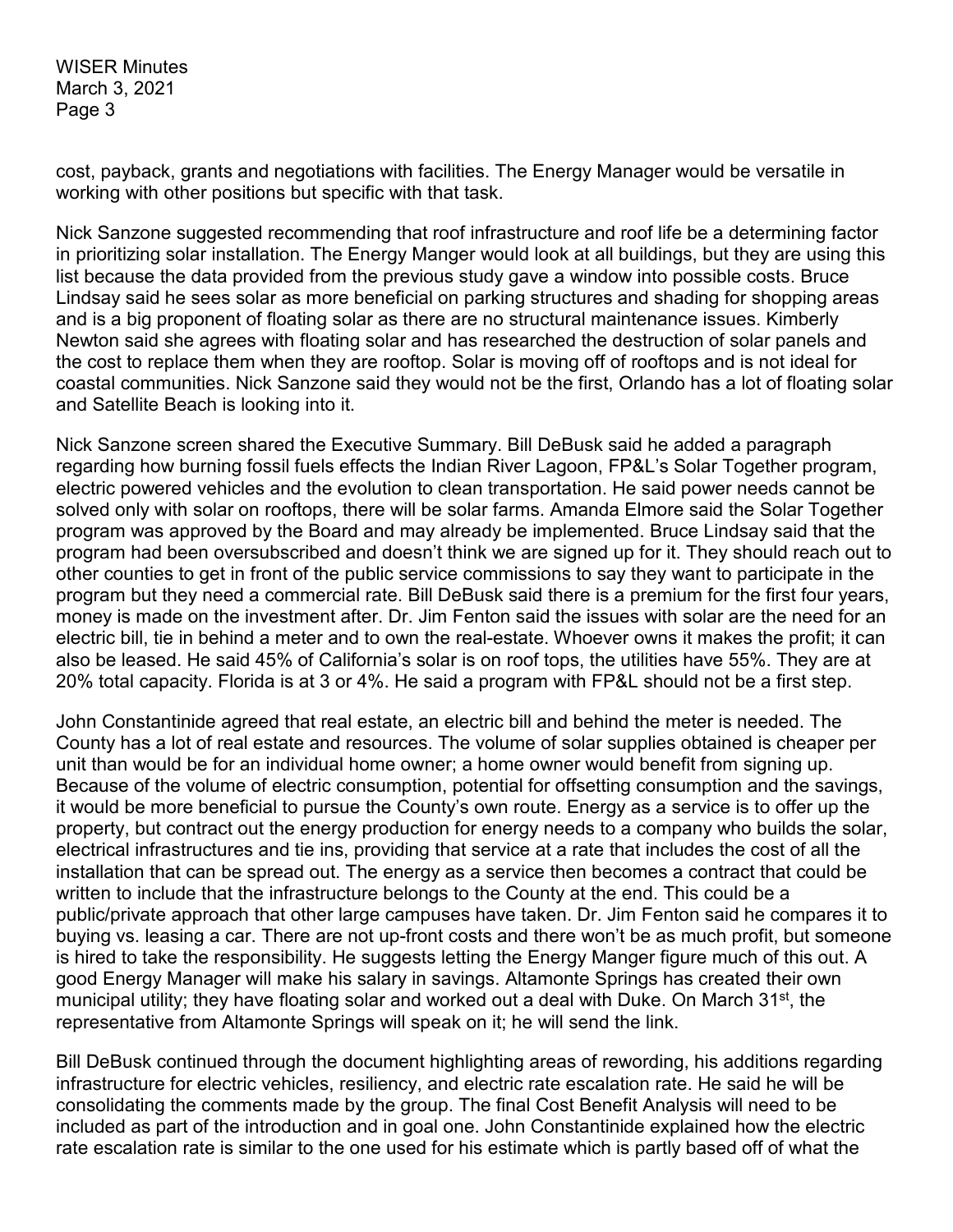Federal Government put in. He said the real rather than the nominal should be looked at. Bill DeBusk said a major update added a model for electric vehicles costs. Nick Sanzone said they may want to add language regarding the emerging market of electric vehicle variety, not just the infrastructure. Bill DeBusk said he added a cost benefit analysis for ECMs, in order to have one for each of their avenues to transition to clean energy. John Constantinide explained that the Energy Reduction Implementation plan is a roll out of the ECMs, explaining what and how. The cost benefit analysis he provided is the ECMs, the cost. The Energy Manager can take that information to the next level.

Amanda Elmore said that she long documents and presentations may not be best and suggested that content that isn't critical be attached as appendices and keeping a presentation to 10 slides or less. Bill DeBusk thought the Energy Manager could use it as a reference document.

Kimberly Newton said her changes did not need review, they were edits to remove information specific to the sponsors of the co-op. Nick Sanzone said he may go through it and add more.

Nick Sanzone screen shared an email from Bruce Lindsay regarding inconsistencies in utility bills. Bruce Lindsay said his spreadsheet showed a kW of 75,000, which seems high. He said FP&L should talk to them about Solar Together, LED streetlights which have a lower wind profile and their program on bio-diesel fuels. He explained that Waste Management has CNG facilities for their garbage trucks; it could be a partnership if the County wanted to convert vehicles to CNG, rather than having to invest in a compression plant. The City of Orlando has converted all of their garbage trucks and buses to CNG. Colleen Kettles said the last time she checked, Waste Management was not willing to share their facilities with other fleets, however Florida City Gas is Rockledge was recently acquired by FP&L. They have a CNG station there that is not open to the public, they may be open to sharing. Bruce Lindsay said that FP&L would be a challenging partner, but they do have resources and programs that should be looked at. CNG has been around for along time, has been proven and can use an existing gasoline tank with the addition of a CNG switch. CNG is the bridge fuel to get to clean energy. Bill DeBusk said this information could be included in the transportation section. He wants to promote maintaining the WISER board to have an opportunity to investigate different avenues of clean energy in the future. Kimberly Newton said she agrees with LED lights but recently learned that they are efficient only up to a 70% life span. They then deteriorate, the quality of light is diminished and they can be a safety issue; this was on a home use level. Bruce Lindsay said he was not aware of that, he will look into it. Kimberly Newton will send Amanda a link to the information.

Nick Sanzone screen shared an email from Bruce Lindsay regarding FP&L's Solar Together. Bruce Lindsay said it's the easiest way to become carbon free and renewable. Problems include solar not being viable at night. He does not think batteries are viable for commercial buildings. Bill DeBusk said a solar analysis using the tools developed by the Department of Energy, figures out the best mix of clean energies. Wind, solar and batteries can be considered. The analysis using the Viera Government Center reported that batteries are needed. Battery technology is changing rapidly. For some buildings and rate structures, they will save money.

Bill Young said in 2012 they put solar on schools for the shelter and explained distributive energy, from multiple sources. The Solar on Schools program looks at the utility, battery and solar, time of day, usage, power outages and the computer solar system' resources, demands and loads. It goes through an algorithm and distributes the energy to where it is needed. The shelter's mission is to keep the critical loads of life support operating. To do that, it has three sources of distributive energy that it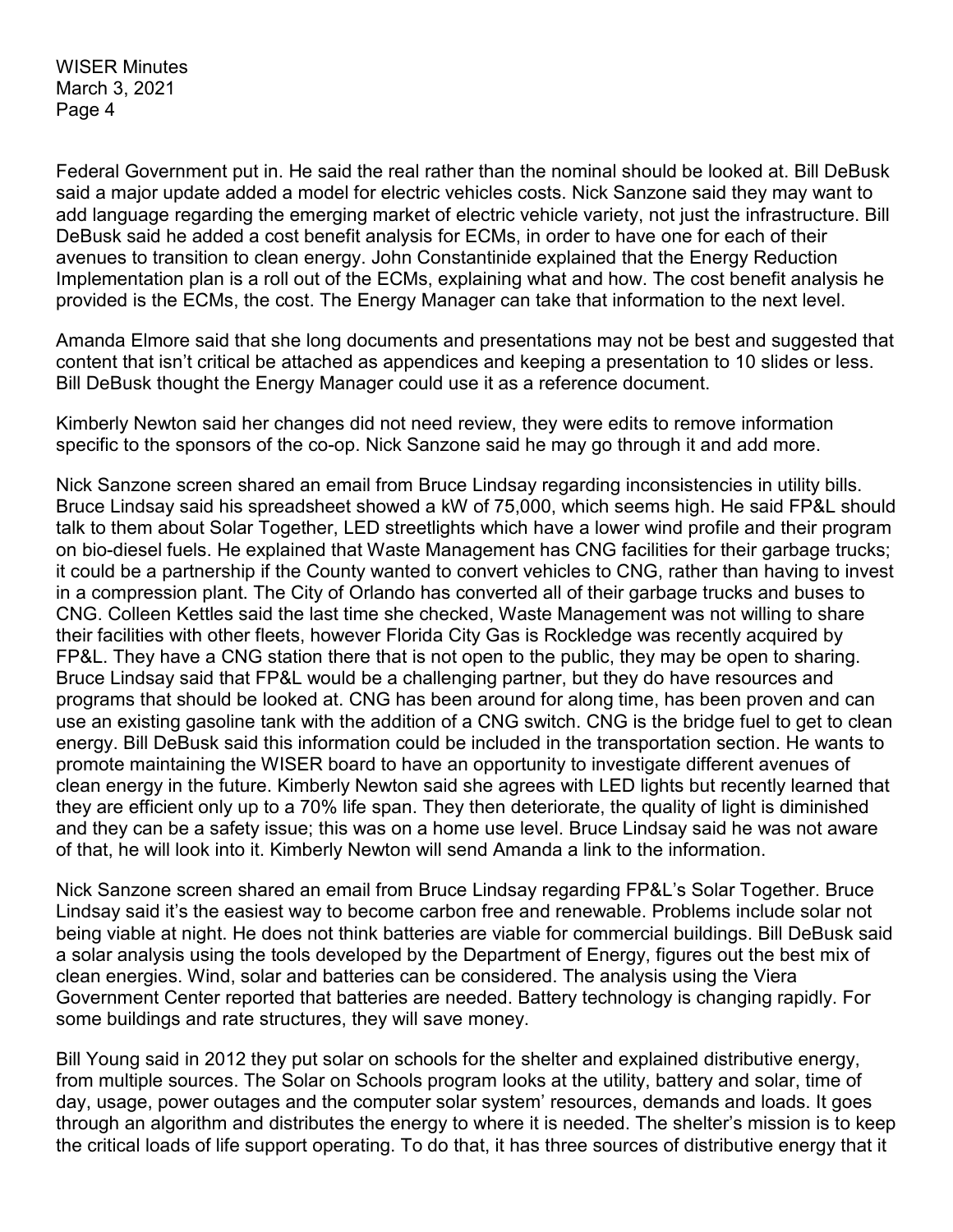supplies to those loads. With the Space Center and General Electric, he worked in Fault Tolerant Architecture, which is not a familiar concept today. He said this plan would sell better reduced to 20 pages with a big appendix. He was not sure how to add to the document because there are a lot of details in some areas and not in others. He explained that solar can be added to a roof in many ways that do not require putting holes in it. Younger people may not be aware of the method. Nick Sanzone said the solar on his City Hall was put on with a ballast system. Regarding the Fault Tolerant Architecture of the battery, Bill Young said, the utilities are putting in one, two or three MW of batteries at the end of their farms to handle night time operation. There are a lot of grid tied, utility powered battery systems, added for distributive generation. The control system looks at it's source and load and decides where its going to pull from and push to. The school system they did has a 10 kW system with a brain that is programmed to keep the load hot. He said that solar can be attached with clamps to a standing seem metal roof without putting holes in the roof. He noted that 30% of county buildings are metal with a standing seem that would support metal brackets. He said that concepts should be included in their 20-page document and details such as the presentation that shows different ways of mounting solar, in the appendix.

Colleen Kettles said she agrees with 20 pages and a big appendix. She said regarding electric vehicles, batteries can be used by directional charging and feed the grid. The City of Orlando is doing that with Rivian trucks and possibly school buses, but electric vehicles must be in the fleet to do that. She said FP&L's Solar Together program is not a true community solar program. They got it through the commission by adding a low-income component, otherwise groups that typically challenge their programs would not approve. She would not consider that program, but recommends discussing a true community solar program with FP&L.

Nick Sanzone asked Bill DeBusk to reorganize a clean version of the document to send to Amanda. He suggested that an agenda item for next meeting be to discuss what goes in the first 20 pages and what is in the appendix. Lisa Ruckman suggested finding out who on the WISER Board has the time and skills to condense the document to 20 pages. John Constantinide said they should use the framework that was given to them of what WISER is supposed to do, with everything else going into the appendix. Amanda Elmore said they need to answer the questions the Board asked very clearly, putting the rest in references or an appendix. In a Board meeting of 50 items, their 10 or 20 minutes needs to count. Bruce Lindsay said an executive summary should have 10 items and emphasize needing an Energy Manager. Bill DeBusk said he put the Energy Manager recommendation in the barrier section. Nick Sanzone said that battery topic would be in the appendix.

#### **New Business**

Nick Sanzone said they will have presentations from FSCEC's Dr. Fenton, Bill Young's condensed version review, and a presentation from FP&L. John Constantinide suggested 15-minute presentations from each followed by 10 minutes for questions. Bill DeBusk said that how they're going to approach Solar Together needs to be resolved. Nick Sanzone said having both there will prompt a discussion about community solar and commercial rates. John Constantinide said this may promote healthy competition. There are a lot of items that could be discussed with FP&L including rates, Solar Together, tariffs, commercial rates and metering. They may need a few meetings with FP&L depending on what portion is discussed. If they are going to talk about Solar Together, FSEC & FP&L could each provide their vision which would provide options for discussion.